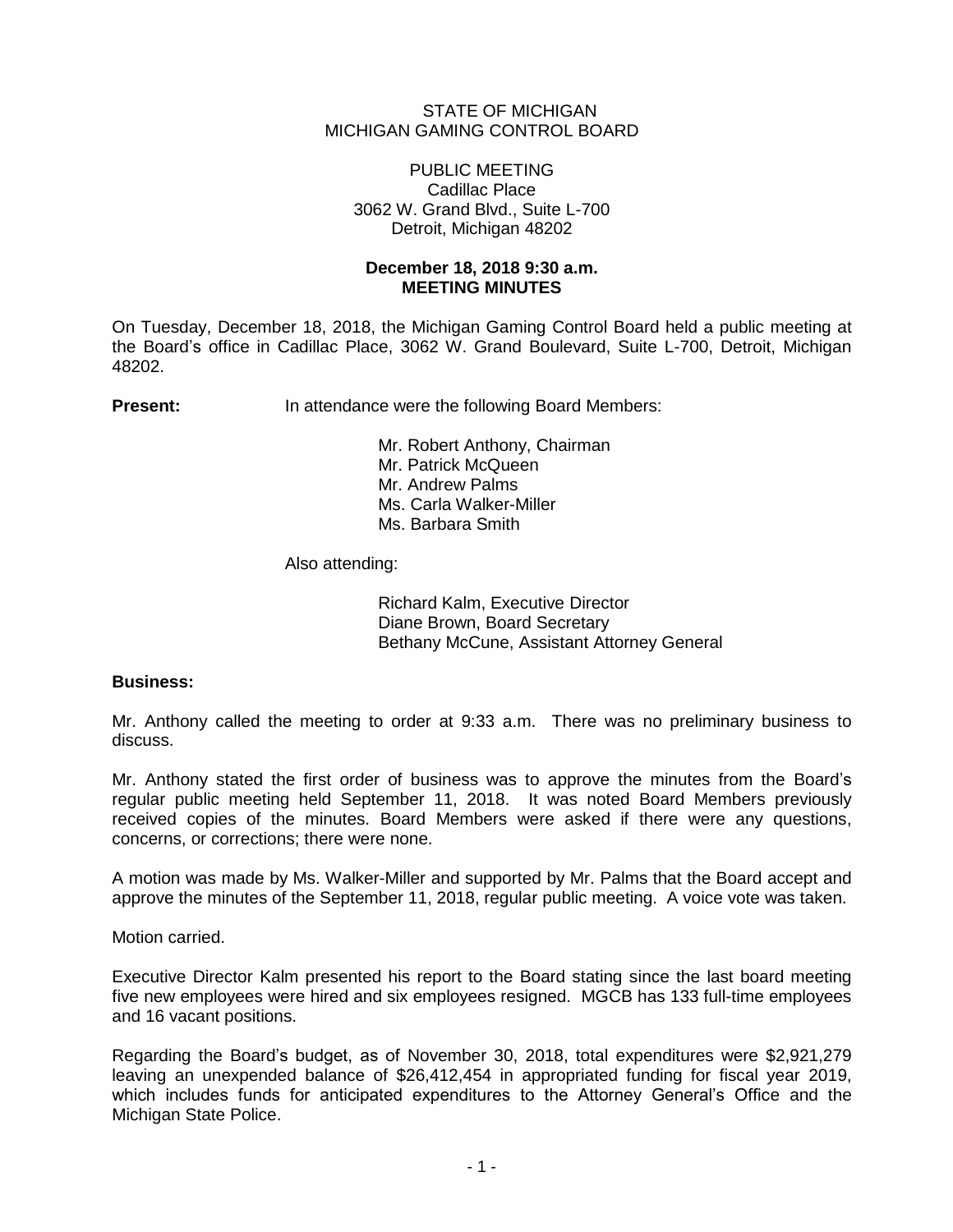For casino operations, Mr. Kalm reported aggregate revenue for the three Detroit casinos for the month ending November 2018, was up 4% when compared to November 2017. Revenue was up 1.4% when compared to October 2018. For year-to-date November 30, 2018, the aggregate revenue for the Detroit casinos was up 2.5% compared to last year. Specifically, revenue for MGM was up 7.9% to \$52.4 million, MotorCity was down .5% to \$38 million, and Greektown was up 3.4% to \$27.2 million.

Mr. Kalm also informed the Board, MotorCity Casino reached \$400 million in adjusted gross revenue which calls for a 1% tax increase to the City of Detroit per the Development Agreement with the city.

Market shares for November were MGM 45%, MotorCity 32%, and Greektown 23%. Gaming taxes for the three Detroit casinos were \$9.5 million compared to \$9.2 million for the same period last year. The three Detroit casinos reported submitting to the City of Detroit \$18.9 million in wagering taxes and development agreement payments during November 2018.

The year-to-date gaming revenue for the Detroit casinos for the 11 months ending November 2018, was MGM \$564.4 million, MotorCity \$446.3 million and Greektown \$305.8 million. When compared to the same 11-month period last year, revenue for MGM was up 4.1%, MotorCity was up 1.7%, and Greektown was up .8%. The gaming taxes for the 11-month period were \$106.6 million compared to \$104 million for the same period last year.

Regarding the citation program instituted for a minor on the gaming floor; to date one citation has been issued to each casino. Fines were issued and include MGM \$2,500, Greektown \$2,500, and MotorCity \$3,000.

Regarding supplier licensing and vendor registration, Mr. Kalm advised the Board that as of November 30, 2018, 616 active vendor exemptions were registered. As of November 30, 2018, 303 casino supplier companies were granted exemption from supplier licensing requirements.

Mr. Kalm reported a total of eight active temporary nongaming-related and four active temporary gaming-related supplier licenses in effect. There are 99 annual supplier licenses in effect.

Regarding occupational licensing, Mr. Kalm advised the Board as of November 30, 2018, the Board's Employee Licensing section issued a total of 2,085 occupational licenses to MGM employees; 1,661 occupational licenses to MotorCity employees; and 1,408 occupational licenses to Greektown employees. In addition, 1,536 employees of various licensed casino suppliers have been granted occupational licenses. Currently, there are 126 temporary occupational licenses in effect.

Mr. Kalm advised the Board since the September 2018 meeting the required background investigations of 225 pending Level 1 and Level 2 occupational licenses have been completed. Prior to the December 18, 2018 meeting Mr. Kalm approved 119 occupational license renewal requests and 563 Level 3 renewal requests on behalf of the Board.

Mr. Kalm also reported Michigan State Police (MSP) Board-related activity and staffing update.

Next, the Board considered for approval, the recommendation of the Executive Director and the Licensing & Investigations Division's Employee Licensing staff regarding the 225 Level 1 and Level 2 occupational license applications.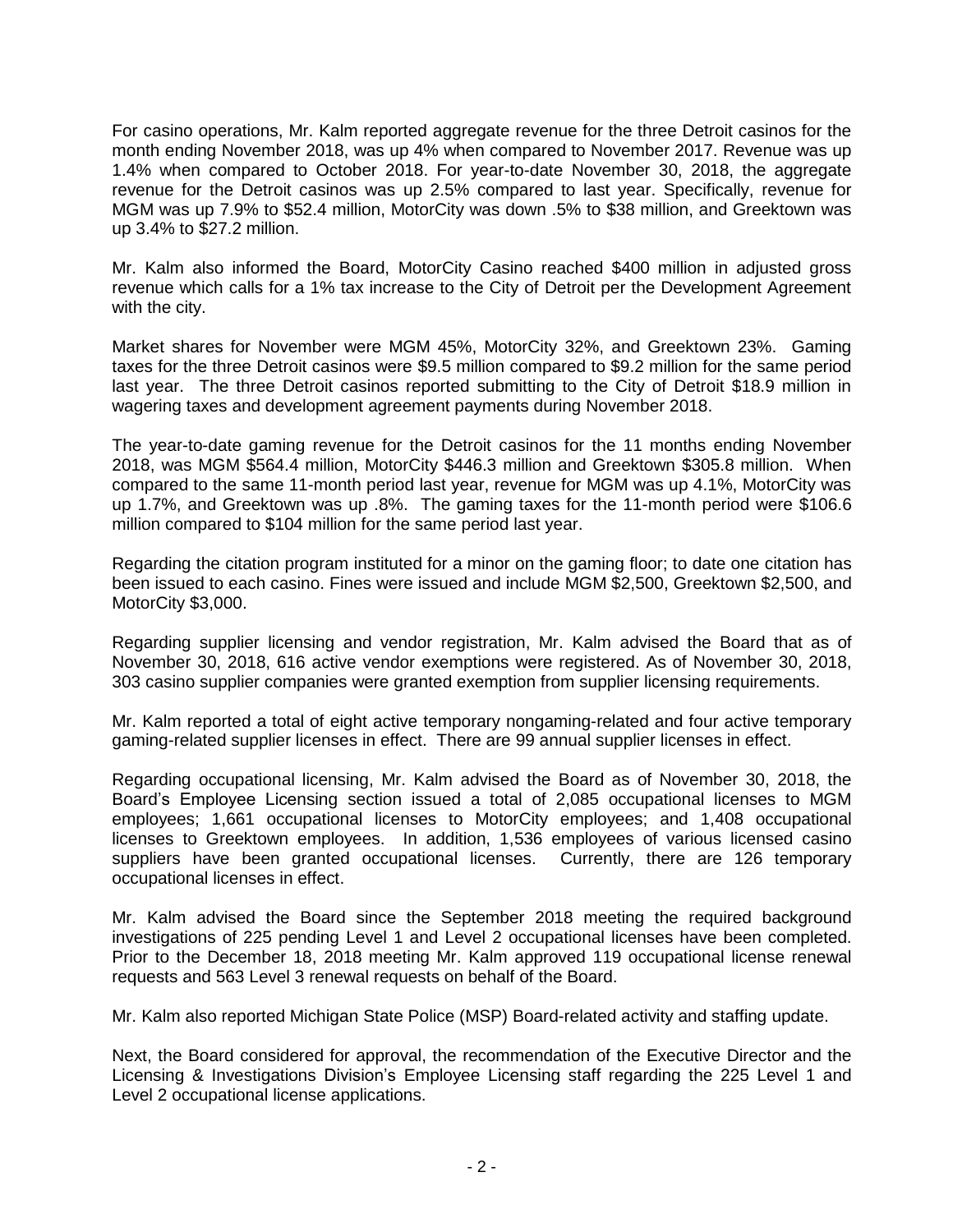There being no questions from Board Members, it was moved by Ms. Smith and supported by Ms. Walker-Miller that the Board enter an Order accepting and adopting the recommendations of the Executive Director and the Licensing & Investigations Division for the pending Level 1 and Level 2 occupational license applications. A voice vote was taken.

Motion carried.

The next business item on the agenda was consideration of the pending supplier licensing applications of Creation Robco, Inc. d/b/a Robco Gaming; Crispelli's LLC d/b/a Bread by Crispelli's; and Johnico LLC d/b/a America's Green Line.

There being no questions from Board Members, it was moved by Ms. Walker-Miller and supported by Mr. Palms that the Board enter Orders finding the applicants and their qualifiers eligible and suitable for licensing and, accordingly, grant the requests for a one-year period. A voice vote was taken.

Motion carried.

Next agenda item was consideration of the pending supplier license renewal requests of Alpha Video and Audio, Inc. with New Key Person David John Farrier; China Town Market, Inc.; Colasanti Construction Services, Inc.; Creative Breakthroughs, Inc.; Dillon Energy Services, Inc.; Duffey, Petrosky & Company, L.L.C. with New Key Person Matthew John Gribas; General Linen Supply Company d/b/a General Linen and Uniform Service; Heldon Shoe Company d/b/a Red Wing Shoes; Homespun Furniture, Inc.; Master Craft Carpet Service, Inc. d/b/a Master Craft Floors; Mastercraft FC, LLC; Micro Wise, Inc.; MIG East, LLC; Premier Services Group, LLC; RAM Construction Services of Michigan, Inc.; and Socios Holdings, Inc. d/b/a Quality Meats & Culinary Specialties.

There being no questions from Board Members, Ms. Walker-Miller supported the motion put forth by Mr. Palms that the Board enter Orders finding the suppliers and their qualifiers eligible and suitable for license renewal and, accordingly, grant the requests for a one-year period. A voice vote was taken.

Motion carried.

The next item on the agenda was to consider the Licensing & Investigations Division's recommendations regarding the withdrawal of the license applications of supplier licensees E. GADS, LLC and SuzoHapp Gaming Solutions, LLC. A motion to approve the withdrawals was made by Mr. McQueen and supported by Ms. Walker-Miller. A voice vote was taken.

Motion carried.

The next agenda item was to consider the Licensing & Investigations Division's recommendation regarding the Suitability of New Key Person of supplier licensee Everi Payments, Inc. Maureen Therese Mullarkey-Miller. There was no discussion or questions regarding the recommendation, therefore, a motion was made by Ms. Smith and supported by Mr. Palms to approve the request. A voice vote was taken.

Motion carried.

Next on the Board's agenda was to consider the Licensing & Investigations Division's recommendation regarding the Transfers of Interest of Metro Sign, Inc. d/b/a Metro Detroit Signs,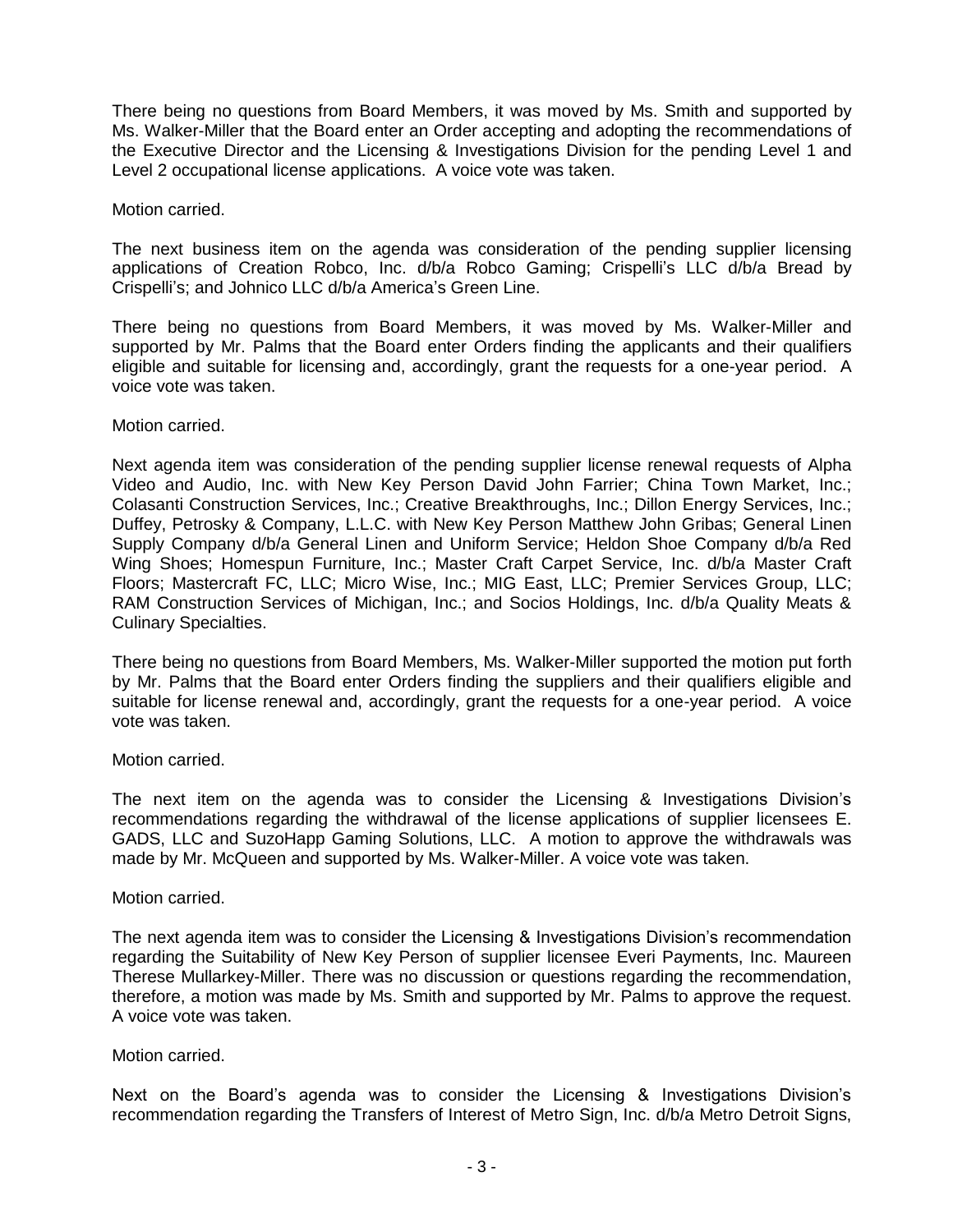Inc. and Wolverine Mailing, Packaging, Warehouse, Inc. There were no questions from Board Members. A motion was made by Ms. Walker-Miller and supported by Mr. McQueen to accept transfers. A voice vote was taken.

Motion carried.

Next on the Board's agenda was to consider the Casino Audit & Enforcement Division's recommendation regarding the Acknowledgement of Violation for Aristocrat Technologies, Inc. for shipping unapproved software to MotorCity Casino. There were no questions from Board Members. A motion was made by Mr. Palms and supported by Ms. Walker-Miller to accept the Acknowledgement of Violation. A voice vote was taken.

### Motion carried.

The next item on the agenda was to consider the Licensing & Investigations Division's recommendation regarding the Acknowledgement of Violation of occupational licensee Nashwan Kesto. It was noted for the record Mr. Kesto nor his representative were present at the meeting. Assistant Attorney General Bethany McCune addressed the Board to summarize the violation. There were no questions from Board Members. A motion to approve the Acknowledgement of Violation was made by Mr. McQueen and supported by Mr. Palms. A voice vote was taken.

### Motion carried.

The next agenda item was to consider the Licensing & Investigations Division's recommendation regarding the Acknowledgement of Violation of occupational licensee Johonne Edwin Lucas. It was noted for the record Mr. Lucas nor his representative were present at the meeting. Assistant Attorney General Bethany McCune addressed the Board to summarize the violation. There were no questions from Board Members. Ms. Smith made the motion to approve the violation which was supported by Ms. Walker-Miller. A voice vote was taken.

# Motion carried.

The other business item on the agenda was representatives from Penn National Gaming and Vici Properties addressing the Board Members to provide a brief overview of the transaction involving the purchase of Greektown Casino. At this time there were no questions from the Board.

Mr. Anthony announced the Board's next regular public meeting would be held Tuesday, February 12, 2019, at 9:30 a.m.

A motion to go into closed session was made by Ms. Walker-Miller and supported by Ms. Smith. A roll call vote was taken.

Motion carried.

Following the closed session, the Board resumed the public meeting for the purpose of approving the September 11, 2018 closed session minutes.

Mr. Palms put forth the motion for approval which was supported by Mr. McQueen. A voice vote was taken.

Motion carried.